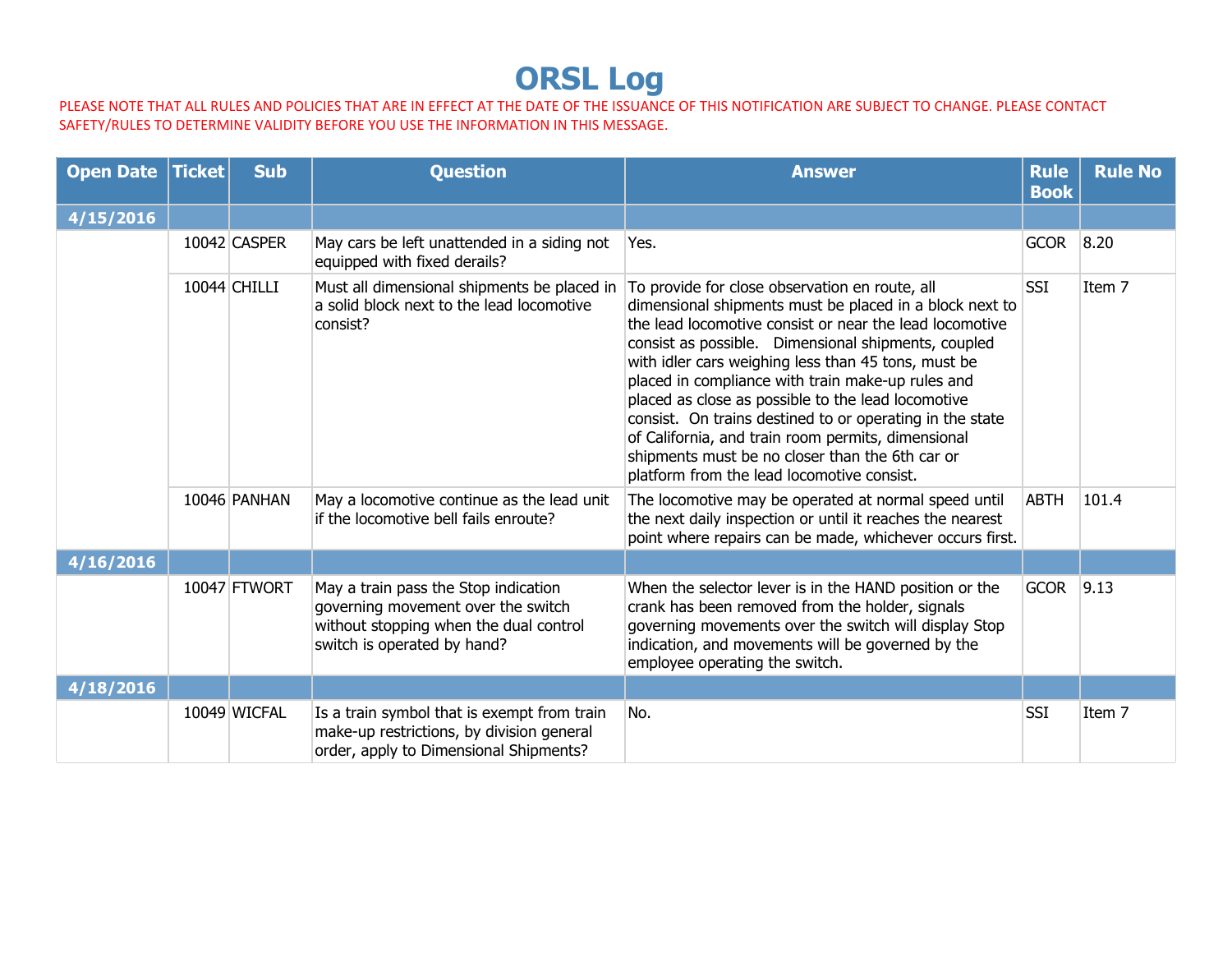| <b>Open Date Ticket</b> | <b>Sub</b>   | <b>Question</b>                                                                                                                                                                              | <b>Answer</b>                                                                                                                                                                                                                                                                                                                                                                                                                                                                                                                                                       | <b>Rule</b><br><b>Book</b> | <b>Rule No</b> |
|-------------------------|--------------|----------------------------------------------------------------------------------------------------------------------------------------------------------------------------------------------|---------------------------------------------------------------------------------------------------------------------------------------------------------------------------------------------------------------------------------------------------------------------------------------------------------------------------------------------------------------------------------------------------------------------------------------------------------------------------------------------------------------------------------------------------------------------|----------------------------|----------------|
|                         | 10050 CLOVIS | Is it required to release all air brakes to<br>verify the hand brakes applied will prevent<br>movement when only the rear portion of a<br>train is being left unattended on a yard<br>track? | No. Use the table provided in Rule 104.14 when<br>releasing air brakes to test for sufficient hand brakes is<br>not practical when only rear of train is being left<br>unattended. Crew members are responsible for securing<br>standing equipment with hand brakes to prevent<br>undesired movement. The air brake system must not be<br>depended upon to prevent an undesired movement.                                                                                                                                                                           | <b>ABTH</b>                | 102.1.2        |
|                         | 10051 SLATON | Are crews accepting interchange trains from<br>foreign railroads required to contact NOC<br>Mechanical Desk to report the information<br>documented on foreign railroad inspection<br>form?  | Yes. Prior to departure or as soon as possible<br>thereafter, train crews must contact the NOC Mechanical<br>Desk to report the information documented on foreign<br>railroad inspection forms. NOC Mechanical will enter that<br>information into the BNSF database, which may be used<br>to produce paperwork for other crews handling this<br>train. When a foreign railroad does not provide the<br>required Class 1 Inspection record, the train crew must<br>contact NOC Mechanical Desk prior to departure and be<br>governed by the manager's instructions. | <b>ABTH</b>                | 100.10         |
| 4/19/2016               |              |                                                                                                                                                                                              |                                                                                                                                                                                                                                                                                                                                                                                                                                                                                                                                                                     |                            |                |
|                         | 10052 CAJON  | May a train greater than 4,000 tons operate<br>on the Cajon Subdivision with an empty<br>platform 14 cars from the head end?                                                                 | No. On the Cajon Sub (Main 3, MP 56.6 to MP 62.8)<br>trains 4,000 tons or greater must not have multi-<br>platform cars with empty platforms within the first 15<br>cars/platforms.<br>Note: Unless otherwise authorized, all trains destined<br>Cajon Sub will be made up in Compliance with above<br>guidelines for Cajon Subdivision (Main 3, MP 56.6 - MP<br>$62.8$ ).                                                                                                                                                                                          | <b>SSI</b>                 | Item 47        |
|                         | 10053 LAMPAS | May a train proceed when the ETD (FR<br>Nocom - loss of front to rear<br>communication) fails en route?                                                                                      | Yes. When an en route failure occurs on trackage other<br>than those listed in system special instructions, train<br>must not exceed 30 MPH until failure is corrected or<br>another method of compliance is secured. If end of train<br>telemetry has failed, visual observation of a set and<br>release of brakes at the rear car is sufficient in<br>determining no blockage exists. Dispatcher must be<br>notified of a failed ETD to avoid additional stops and<br>delays, when possible.                                                                      | <b>ABTH</b>                | 102.14.1       |
| 4/20/2016               |              |                                                                                                                                                                                              |                                                                                                                                                                                                                                                                                                                                                                                                                                                                                                                                                                     |                            |                |